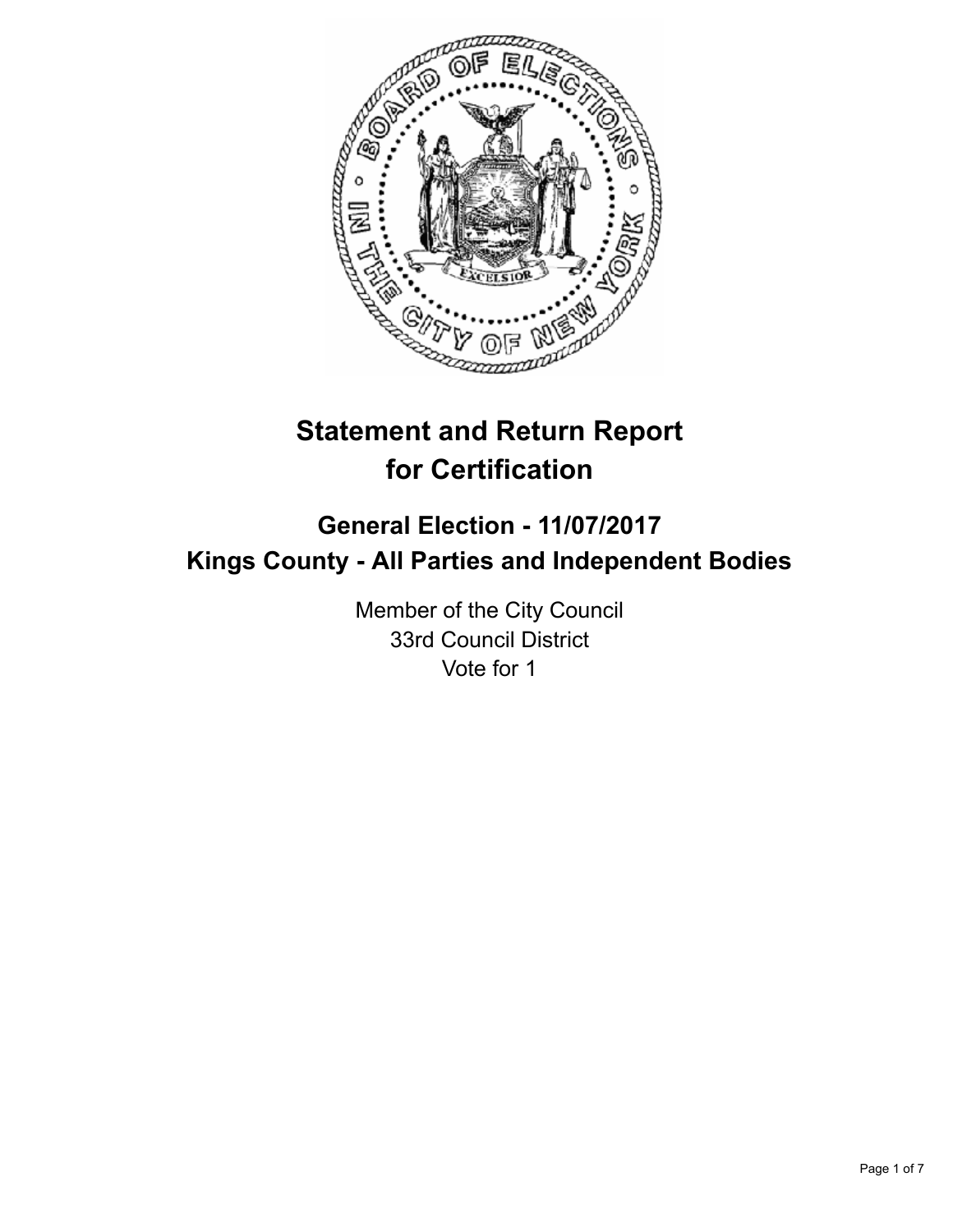

#### **Assembly District 50**

| <b>PUBLIC COUNTER</b>                                    | 10,092         |
|----------------------------------------------------------|----------------|
| MANUALLY COUNTED EMERGENCY                               | 0              |
| <b>ABSENTEE / MILITARY</b>                               | 103            |
| <b>AFFIDAVIT</b>                                         | 163            |
| <b>Total Ballots</b>                                     | 10,358         |
| Less - Inapplicable Federal/Special Presidential Ballots | 0              |
| <b>Total Applicable Ballots</b>                          | 10,358         |
| STEPHEN T. LEVIN (DEMOCRATIC)                            | 8,036          |
| VICTORIA CAMBRANES (PROGRESS FOR ALL)                    | 1,247          |
| ALFRED FERRER III (WRITE-IN)                             | 1              |
| ANTHONY BENNE (WRITE-IN)                                 | 1              |
| BRETTON BERMAN (WRITE-IN)                                | 1              |
| BROKWYN FLEMING JONES (WRITE-IN)                         | 1              |
| CHRIS MARTE (WRITE-IN)                                   | 1              |
| DAVID RICH (WRITE-IN)                                    | 1              |
| DONALD J TRUMP JR (WRITE-IN)                             | 1              |
| DONIA PIERSAINT (WRITE-IN)                               | 1              |
| EDWARD TILON (WRITE-IN)                                  | 1              |
| <b>GEORGE PETROS (WRITE-IN)</b>                          | 1              |
| <b>JABARI BRISPORT (WRITE-IN)</b>                        | 1              |
| JAKUB SYTA (WRITE-IN)                                    | 1              |
| JENNA BIMBI (WRITE-IN)                                   | 1              |
| JIMMY FALLON (WRITE-IN)                                  | 1              |
| JIMMY KIMMEL (WRITE-IN)                                  | 1              |
| JOSEPH OLSZEWSKI (WRITE-IN)                              | $\mathbf{1}$   |
| JOSEPH WEBER (WRITE-IN)                                  | 1              |
| KALMAN YEGER (WRITE-IN)                                  | 2              |
| LIAM MCCABE (WRITE-IN)                                   | 1              |
| LINCOLN RESTLER (WRITE-IN)                               | 2              |
| LIPI KNOPFLER (WRITE-IN)                                 | 1              |
| LISA BLOODGOOD (WRITE-IN)                                | 1              |
| MARC FLIEDNER (WRITE-IN)                                 | 1              |
| MAREK MSCICHOWSKI (WRITE-IN)                             | 1              |
| MARK KRAUS (WRITE-IN)                                    | $\mathbf{1}$   |
| MARTIN SHKRELI (WRITE-IN)                                | 1              |
| MICHAEL O'REILLY (WRITE-IN)                              | 1              |
| MOTTI NEIMAN (WRITE-IN)                                  | $\mathbf{1}$   |
| PATRICIA PEHME (WRITE-IN)                                | 2              |
| PATRICIA WRIGHT (WRITE-IN)                               | $\mathbf{1}$   |
| RALPH MODICA JR (WRITE-IN)                               | $\mathbf{1}$   |
| RHONDA DEJEAN (WRITE-IN)                                 | 1              |
| RICKY CARIAS (WRITE-IN)                                  | 1              |
| SEAN MINTUS (WRITE-IN)                                   | $\mathbf{1}$   |
| UNATTRIBUTABLE WRITE-IN (WRITE-IN)                       | 14             |
| WILLIAM S. DAVIDSON JR. (WRITE-IN)                       | 2              |
| YONI HIKIND (WRITE-IN)                                   | $\overline{2}$ |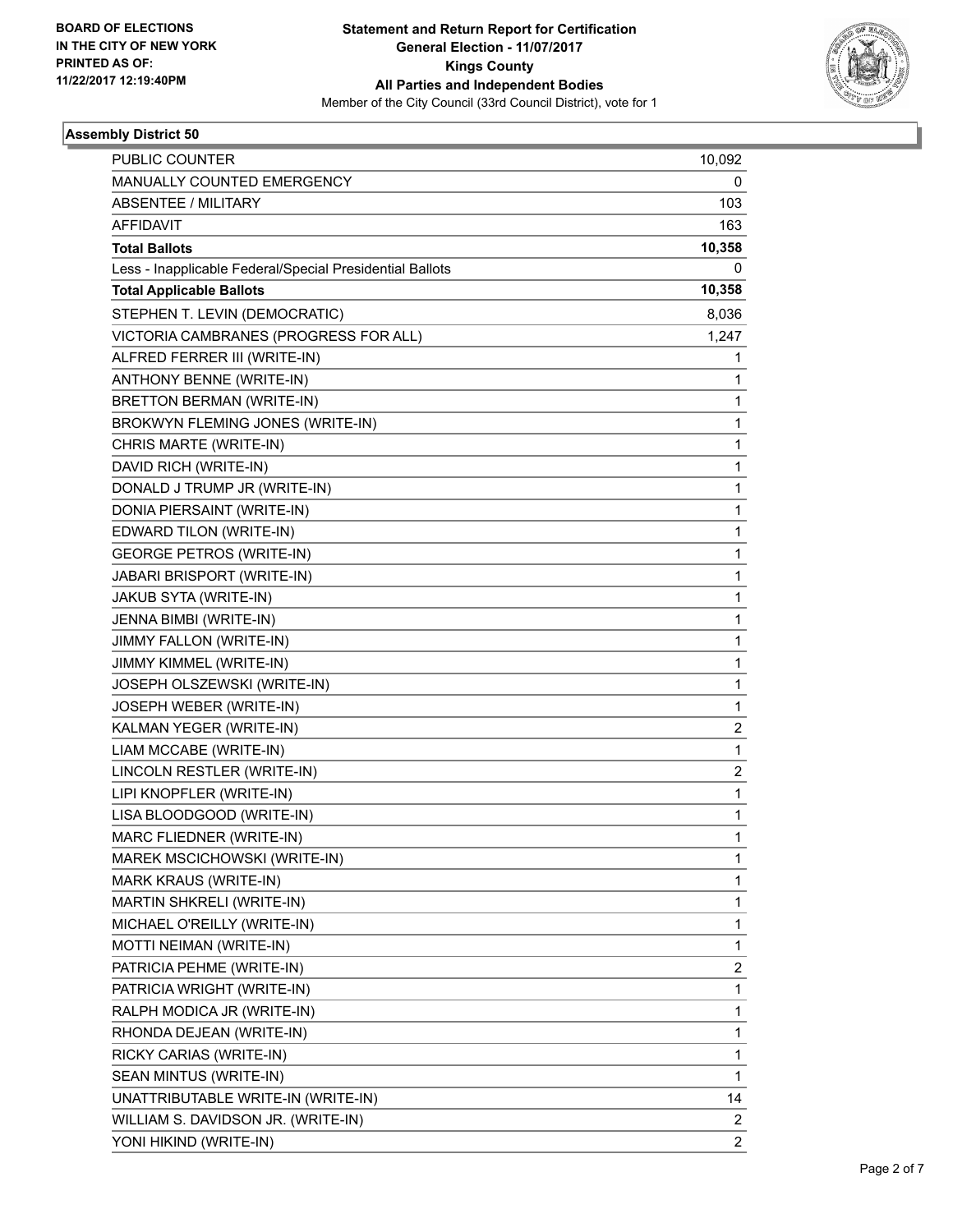

#### **Assembly District 50**

| <b>Total Votes</b>                                       | 9,338  |  |
|----------------------------------------------------------|--------|--|
| Unrecorded                                               | 1,020  |  |
| <b>Assembly District 52</b>                              |        |  |
| PUBLIC COUNTER                                           | 12,265 |  |
| MANUALLY COUNTED EMERGENCY                               | 5      |  |
| <b>ABSENTEE / MILITARY</b>                               | 265    |  |
| <b>AFFIDAVIT</b>                                         | 159    |  |
| <b>Total Ballots</b>                                     | 12,694 |  |
| Less - Inapplicable Federal/Special Presidential Ballots | 0      |  |
| <b>Total Applicable Ballots</b>                          | 12,694 |  |
| STEPHEN T. LEVIN (DEMOCRATIC)                            | 10,431 |  |
| VICTORIA CAMBRANES (PROGRESS FOR ALL)                    | 1,121  |  |
| ADAM SUSS (WRITE-IN)                                     | 1      |  |
| ALEXANDER NEWMAN (WRITE-IN)                              | 2      |  |
| ANTHONY LACITIGNOLA (WRITE-IN)                           | 1      |  |
| ARNALDO L. LOPEZ (WRITE-IN)                              | 1      |  |
| BERNIE SANDERS (WRITE-IN)                                | 1      |  |
| BILLY ADAMS (WRITE-IN)                                   | 1      |  |
| CHESTER JENKINS (WRITE-IN)                               | 1      |  |
| EDE FOX (WRITE-IN)                                       | 1      |  |
| EMILY BIRDSEME (WRITE-IN)                                | 1      |  |
| ERIN DOYLE (WRITE-IN)                                    | 1      |  |
| JABARI BRISPORT (WRITE-IN)                               | 1      |  |
| JEMAL YOUNG (WRITE-IN)                                   | 1      |  |
| JESSICA PASAE (WRITE-IN)                                 | 1      |  |
| JOAN KAISER (WRITE-IN)                                   | 1      |  |
| JOHN ADAMS (WRITE-IN)                                    | 1      |  |
| LAURIE TAMIS (WRITE-IN)                                  | 1      |  |
| LIN ZENG (WRITE-IN)                                      | 1      |  |
| LINCOLN ACHILLI (WRITE-IN)                               | 1      |  |
| LINDA ROSENSTEIN (WRITE-IN)                              | 1      |  |
| LORA GENOVESI (WRITE-IN)                                 | 1      |  |
| MARC FLIEDNER (WRITE-IN)                                 | 2      |  |
| MAX RICH -MELISSINOS (WRITE-IN)                          | 1      |  |
| MICHAEL O'REILLY (WRITE-IN)                              | 1      |  |
| NANCY BURNS (WRITE-IN)                                   | 1      |  |
| NELSON BAKERMAN (WRITE-IN)                               | 3      |  |
| STEPHEN ADAM (WRITE-IN)                                  | 1      |  |
| TIM KAUSULIS (WRITE-IN)                                  | 1      |  |
| TOBY GARDNER (WRITE-IN)                                  | 1      |  |
| TORREY FISHMAN (WRITE-IN)                                | 1      |  |
| UNATTRIBUTABLE WRITE-IN (WRITE-IN)                       | 14     |  |
| UNCOUNTED WRITE-IN PER STATUTE (WRITE-IN)                | 1      |  |
| WILL PAGE (WRITE-IN)                                     | 1      |  |
| <b>Total Votes</b>                                       | 11,601 |  |
| Unrecorded                                               | 1,093  |  |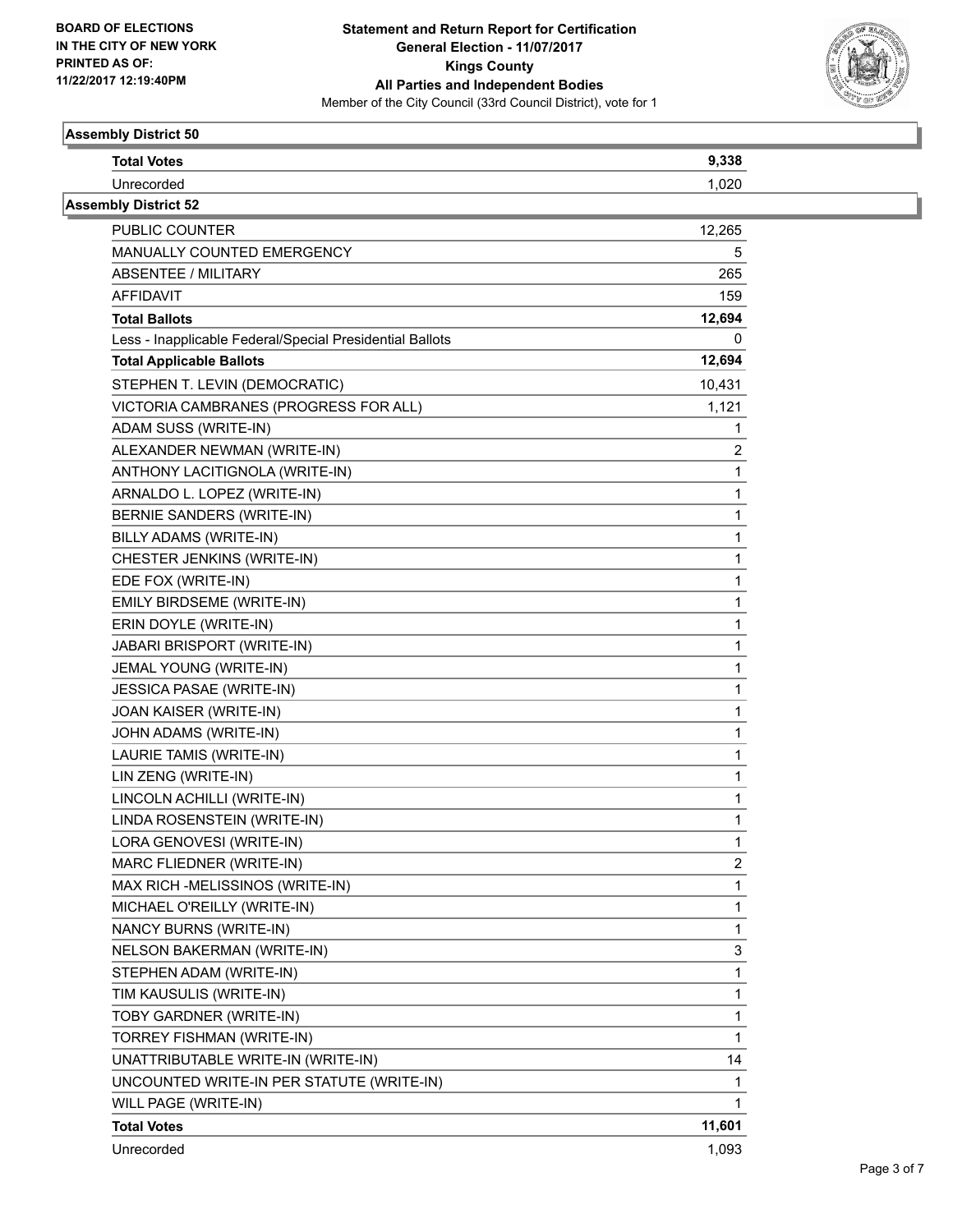

#### **Assembly District 53**

| 120 |
|-----|
| 0   |
|     |
| 0   |
| 121 |
| 0   |
| 121 |
| 90  |
| 10  |
|     |
|     |
| 102 |
| 19  |
|     |

#### **Assembly District 57**

| <b>PUBLIC COUNTER</b>                                    | 737 |
|----------------------------------------------------------|-----|
| <b>MANUALLY COUNTED EMERGENCY</b>                        | 0   |
| ABSENTEE / MILITARY                                      | 11  |
| <b>AFFIDAVIT</b>                                         | 12  |
| <b>Total Ballots</b>                                     | 760 |
| Less - Inapplicable Federal/Special Presidential Ballots | 0   |
| <b>Total Applicable Ballots</b>                          | 760 |
| STEPHEN T. LEVIN (DEMOCRATIC)                            | 633 |
| VICTORIA CAMBRANES (PROGRESS FOR ALL)                    | 73  |
| <b>JABARI BRISPORT (WRITE-IN)</b>                        | 3   |
| <b>JOHN MCLAUGHLIN (WRITE-IN)</b>                        |     |
| TARABROOKE TILLBROOKS (WRITE-IN)                         |     |
| UNATTRIBUTABLE WRITE-IN (WRITE-IN)                       |     |
| <b>Total Votes</b>                                       | 712 |
| Unrecorded                                               | 48  |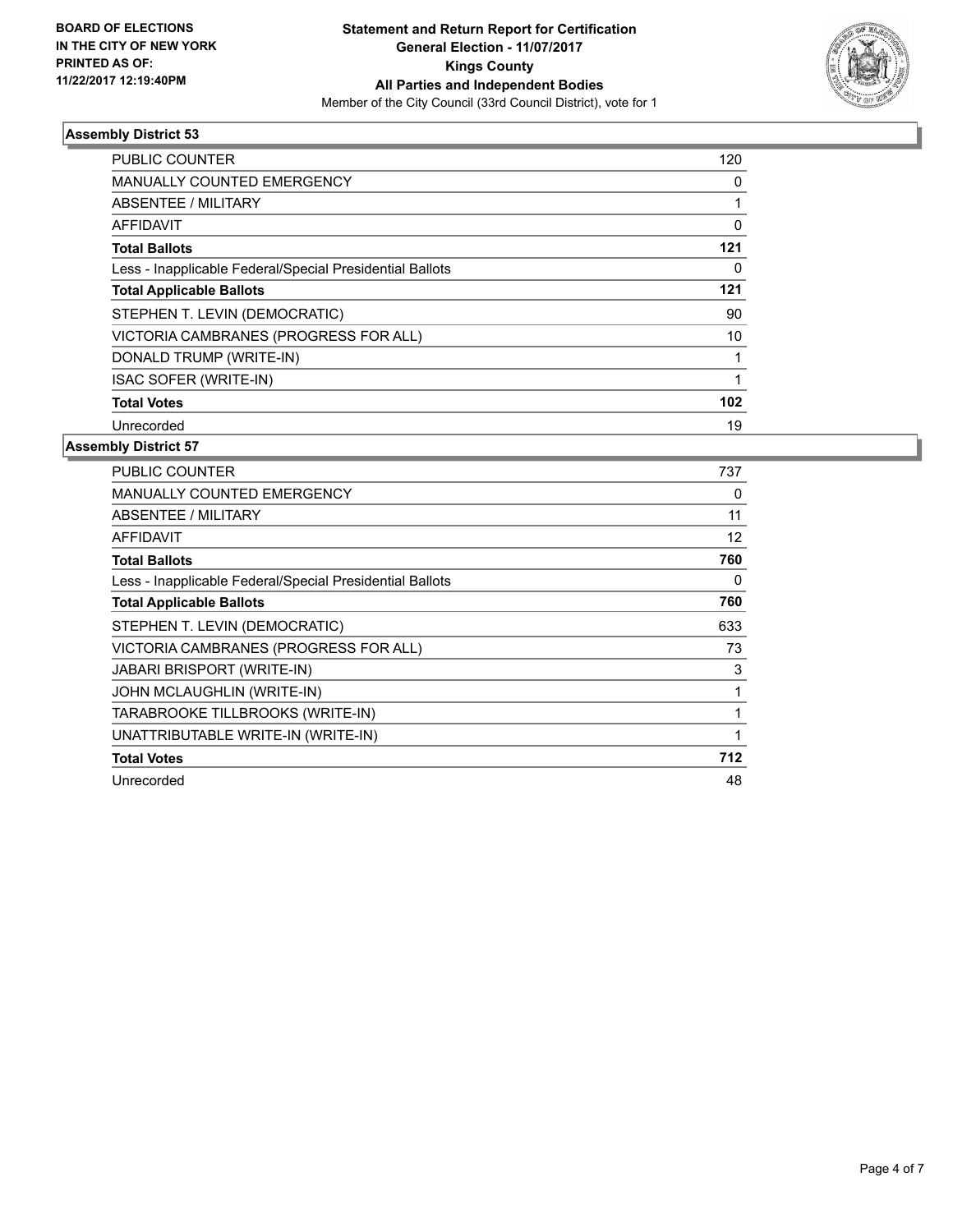

## **Total for Member of the City Council (33rd Council District) - Kings County**

| PUBLIC COUNTER                                           | 23,214       |
|----------------------------------------------------------|--------------|
| MANUALLY COUNTED EMERGENCY                               | 5            |
| ABSENTEE / MILITARY                                      | 380          |
| AFFIDAVIT                                                | 334          |
| <b>Total Ballots</b>                                     | 23,933       |
| Less - Inapplicable Federal/Special Presidential Ballots | 0            |
| <b>Total Applicable Ballots</b>                          | 23,933       |
| STEPHEN T. LEVIN (DEMOCRATIC)                            | 19,190       |
| VICTORIA CAMBRANES (PROGRESS FOR ALL)                    | 2,451        |
| ADAM SUSS (WRITE-IN)                                     | 1            |
| ALEXANDER NEWMAN (WRITE-IN)                              | 2            |
| ALFRED FERRER III (WRITE-IN)                             | 1            |
| ANTHONY BENNE (WRITE-IN)                                 | $\mathbf{1}$ |
| ANTHONY LACITIGNOLA (WRITE-IN)                           | 1            |
| ARNALDO L. LOPEZ (WRITE-IN)                              | 1            |
| BERNIE SANDERS (WRITE-IN)                                | 1            |
| BILLY ADAMS (WRITE-IN)                                   | 1            |
| <b>BRETTON BERMAN (WRITE-IN)</b>                         | 1            |
| BROKWYN FLEMING JONES (WRITE-IN)                         | 1            |
| CHESTER JENKINS (WRITE-IN)                               | 1            |
| CHRIS MARTE (WRITE-IN)                                   | $\mathbf{1}$ |
| DAVID RICH (WRITE-IN)                                    | 1            |
| DONALD J TRUMP JR (WRITE-IN)                             | 1            |
| DONALD TRUMP (WRITE-IN)                                  | 1            |
| DONIA PIERSAINT (WRITE-IN)                               | 1            |
| EDE FOX (WRITE-IN)                                       | 1            |
| EDWARD TILON (WRITE-IN)                                  | 1            |
| EMILY BIRDSEME (WRITE-IN)                                | 1            |
| ERIN DOYLE (WRITE-IN)                                    | 1            |
| <b>GEORGE PETROS (WRITE-IN)</b>                          | 1            |
| ISAC SOFER (WRITE-IN)                                    | 1            |
| JABARI BRISPORT (WRITE-IN)                               | 5            |
| JAKUB SYTA (WRITE-IN)                                    | 1            |
| JEMAL YOUNG (WRITE-IN)                                   | 1            |
| JENNA BIMBI (WRITE-IN)                                   | 1            |
| JESSICA PASAE (WRITE-IN)                                 | 1            |
| JIMMY FALLON (WRITE-IN)                                  | 1            |
| JIMMY KIMMEL (WRITE-IN)                                  | 1            |
| JOAN KAISER (WRITE-IN)                                   | 1            |
| JOHN ADAMS (WRITE-IN)                                    | 1            |
| JOHN MCLAUGHLIN (WRITE-IN)                               | 1            |
| JOSEPH OLSZEWSKI (WRITE-IN)                              | 1            |
| JOSEPH WEBER (WRITE-IN)                                  | 1            |
| KALMAN YEGER (WRITE-IN)                                  | 2            |
| LAURIE TAMIS (WRITE-IN)                                  | 1            |
| LIAM MCCABE (WRITE-IN)                                   | 1            |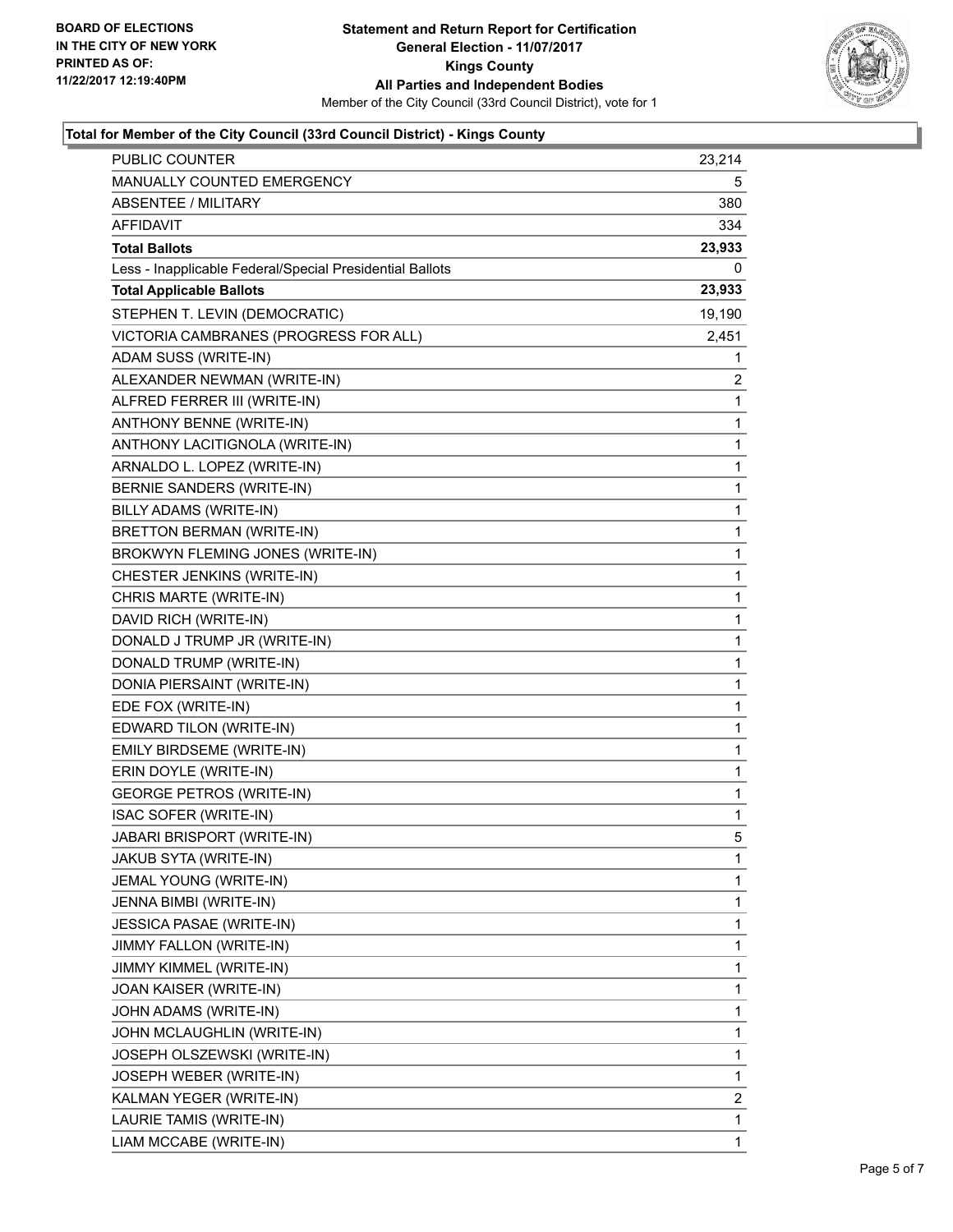

## **Total for Member of the City Council (33rd Council District) - Kings County**

| LIN ZENG (WRITE-IN)                       | 1                     |
|-------------------------------------------|-----------------------|
| LINCOLN ACHILLI (WRITE-IN)                | 1                     |
| LINCOLN RESTLER (WRITE-IN)                | 2                     |
| LINDA ROSENSTEIN (WRITE-IN)               | 1                     |
| LIPI KNOPFLER (WRITE-IN)                  | 1                     |
| LISA BLOODGOOD (WRITE-IN)                 | 1                     |
| LORA GENOVESI (WRITE-IN)                  | 1                     |
| MARC FLIEDNER (WRITE-IN)                  | 3                     |
| MAREK MSCICHOWSKI (WRITE-IN)              | 1                     |
| <b>MARK KRAUS (WRITE-IN)</b>              | 1                     |
| <b>MARTIN SHKRELI (WRITE-IN)</b>          | 1                     |
| MAX RICH -MELISSINOS (WRITE-IN)           | 1                     |
| MICHAEL O'REILLY (WRITE-IN)               | 2                     |
| MOTTI NEIMAN (WRITE-IN)                   | 1                     |
| NANCY BURNS (WRITE-IN)                    | 1                     |
| NELSON BAKERMAN (WRITE-IN)                | 3                     |
| PATRICIA PEHME (WRITE-IN)                 | 2                     |
| PATRICIA WRIGHT (WRITE-IN)                | 1                     |
| RALPH MODICA JR (WRITE-IN)                | 1                     |
| RHONDA DEJEAN (WRITE-IN)                  | 1                     |
| RICKY CARIAS (WRITE-IN)                   | 1                     |
| SEAN MINTUS (WRITE-IN)                    | 1                     |
| STEPHEN ADAM (WRITE-IN)                   | 1                     |
| TARABROOKE TILLBROOKS (WRITE-IN)          | 1                     |
| TIM KAUSULIS (WRITE-IN)                   | 1                     |
| TOBY GARDNER (WRITE-IN)                   | 1                     |
| TORREY FISHMAN (WRITE-IN)                 | 1                     |
| UNATTRIBUTABLE WRITE-IN (WRITE-IN)        | 29                    |
| UNCOUNTED WRITE-IN PER STATUTE (WRITE-IN) | 1                     |
| WILL PAGE (WRITE-IN)                      | 1                     |
| WILLIAM S. DAVIDSON JR. (WRITE-IN)        | 2                     |
| YONI HIKIND (WRITE-IN)                    | $\mathbf{2}^{\prime}$ |
| <b>Total Votes</b>                        | 21,753                |
| Unrecorded                                | 2,180                 |